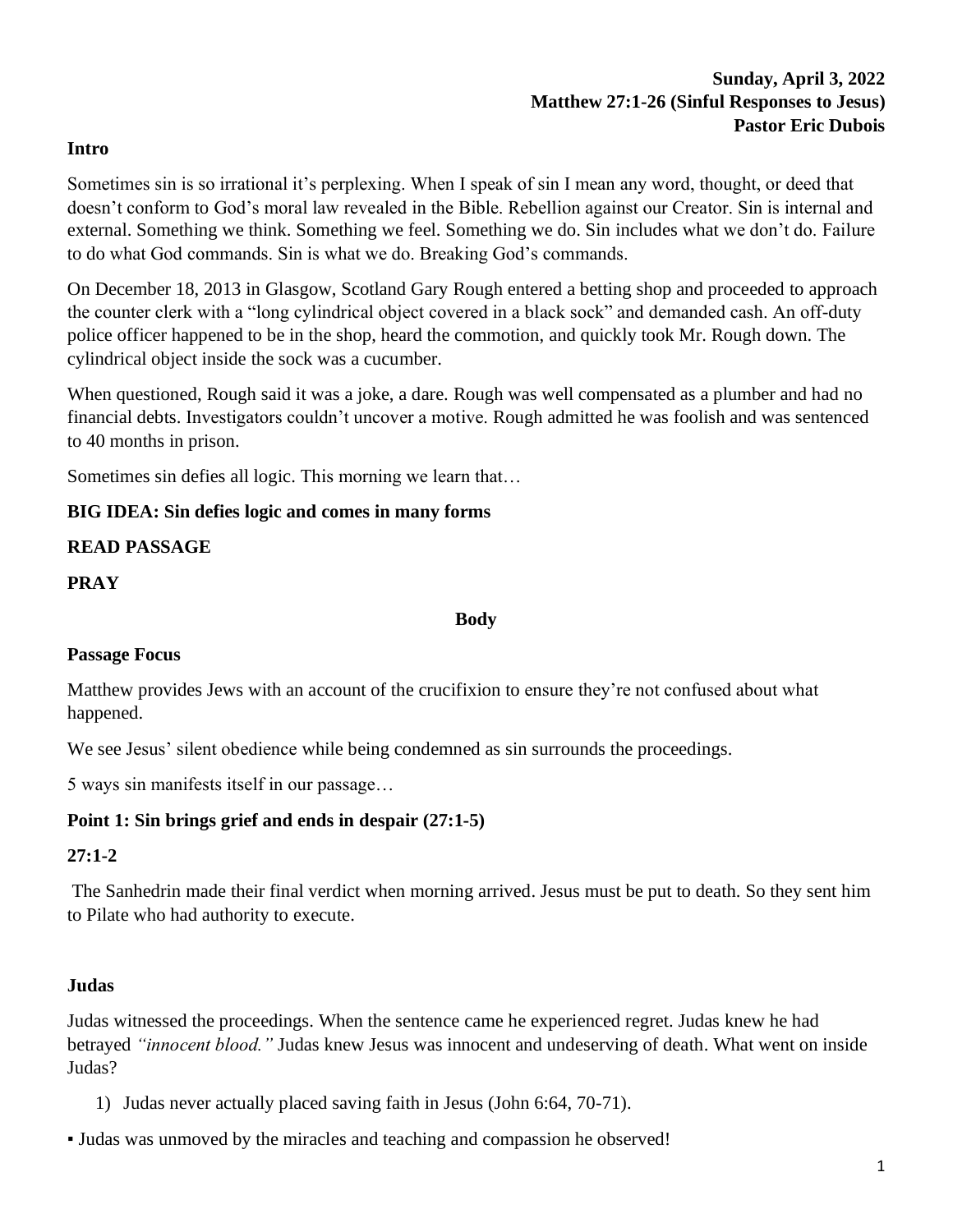2) Judas' unbelief manifested itself in the form of theft (John 12:6).

▪ Judas had regular access to the community money bag and he regularly stole from it.

- 3) Financial gain was a factor in Judas' betrayal.
- 4) Unbelief was a factor in Judas' betrayal.
- 5) Satan entered Judas' heart before he made an arrangement with the Sanhedrin (Luke 22:3) and during the Last Supper (John 13:27).

▪ Satan moved Judas' heart to betray Jesus in such a way that Judas remained responsible for his sin. Jesus pronounced a woe on Judas for his action (Matt 26:24) indicating Judas retained responsibility for his actions.

▪ Through unbelief Judas admitted Satan's entry. Some form of demonic possession. Greater influence on Judas.

- 6) Besides regret that Jesus was innocent we're left to speculate…
- Grief that the Messiah was condemned?
- Grief that he never believed Jesus?
- $\bullet$  Grief that I helped put the Messiah to death  $=$  God is done with me?

Regardless, Judas doesn't know what to do with his grief. Judas had three options:

1) Repent and believe.

Confess his sin, receive God's forgiveness, and follow Jesus from here on out.

2) Harden his heart.

Carry on with life as is and do whatever he can to convince himself what he did was okay.

3) Despair

Be crushed by the weight of failure to the point of hopelessness. There's no coming back from this one. God would never forgive me so I may as well end it. I can't be redeemed. Hope extinguished gives way to impending doom.

Judas opted for despair.

## **Application**

Have you ever been deeply ashamed of something you've done? Serious regret like Judas. What did you do with it? Let's be clear. **It is right to be grieved by our sins!** Judas was right to have regret. **The question is, what do we do with that grief?**

In meditating on my own regret and grief as a Christian, failure to open my mouth and clearly share the gospel when non-Christians asked me questions comes to mind. But a particular moment of embarrassment stands out. I've shared this once before. I found myself in my first year of seminary (2001) serving as a bartender at the JW Marriott Hotel when Billy and Franklin Graham walked into the restaurant. Before seminary I was a Restaurant Supervisor. I had recently stepped down from management to go to seminary.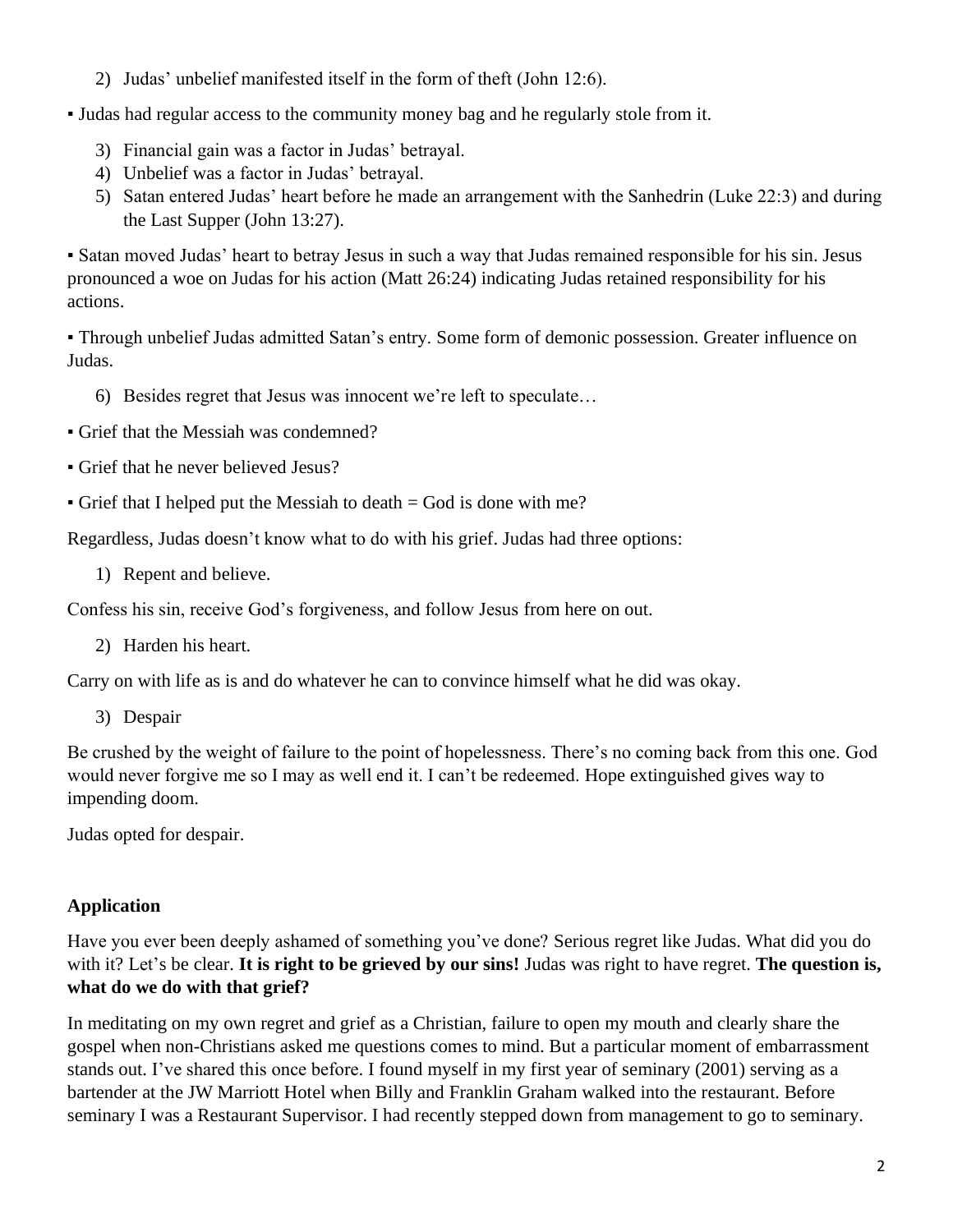So they worked me into the schedule as a bartender. I was horrified when I saw the schedule. Disturbed and confused I served my shift. This was my first night as a bartender.

This was the most ashamed I was as a Christian. Clear violation of conscience. How could I have responded at that point?

3 responses possible:

- 1) Despair = unfit for ministry, stop leading Bible study, quit seminary, give up, etc.
- 2) Harden = be okay with violating my conscience. Keep on working as a bartender and convince myself God is okay with it.
- 3) Repent = confess, accept God's mercy, and turn from sin.

I chose the repent option. I told the people in the Bible study I led. I told my boss (who I had worked closely with the last 2 years in management) that I would not work another bartending shift. My boss obliged and I never served a bartending shift again.

## **Non-Christian**

Maybe you're convinced God would never forgive you. So you despair. God is merciful and he welcomes anyone who comes to him on his terms. God forgives the underserving. Jesus, the sinless Son of God, died on the cross for sinners such that if you believe you will be forgiven and God won't punish you as you deserve. What I'm saying is Jesus is a worthy sacrifice to cover your guilt. And God delights in forgiving sinners. If you think you can't be forgiven you're believing a lie!

## **Christian**

Maybe you're a Christian and you're despairing about something that happened 10-20 years ago. Or longer. "I did this. So God will never use me." God is concerned about where you are today. Have you learned from that incident? Has God transformed you since then? God is pleased to forgive us and shape us for service.

Is there something you're doing right now that you know is wrong? Is your conscience killing you like it did me when I bartended? Repent. Don't despair. Don't harden.

## **Point 2: Maintaining the law while condemning the innocent (27:3-10)**

## **Explanation**

While Judas faced regret, the Sanhedrin remained hardened.

Judas wants to make restoration by giving back the money he should have never accepted in the first place. I betrayed *"innocent blood."* This is of no concern to the Sanhedrin. *"What is that to us?"* Deal with it yourself. Why should we care? Your problem not ours.

Judas' confession should have prompted them to reconsider. Maybe we're condemning innocent blood? They could care less. In their moral code condemning the innocent wasn't a big deal.

Judas throws down the silver coins and now they have a moral dilemma. What should we do with the silver? The problem is the silver is "blood money." Deuteronomy 23:18 likely stands behind their reasoning.

*You shall not bring the fee of a prostitute or the wages of a dog into the house of the LORD your God in payment for any vow, for both of these are an abomination to the LORD your God.* – Deuteronomy 23:18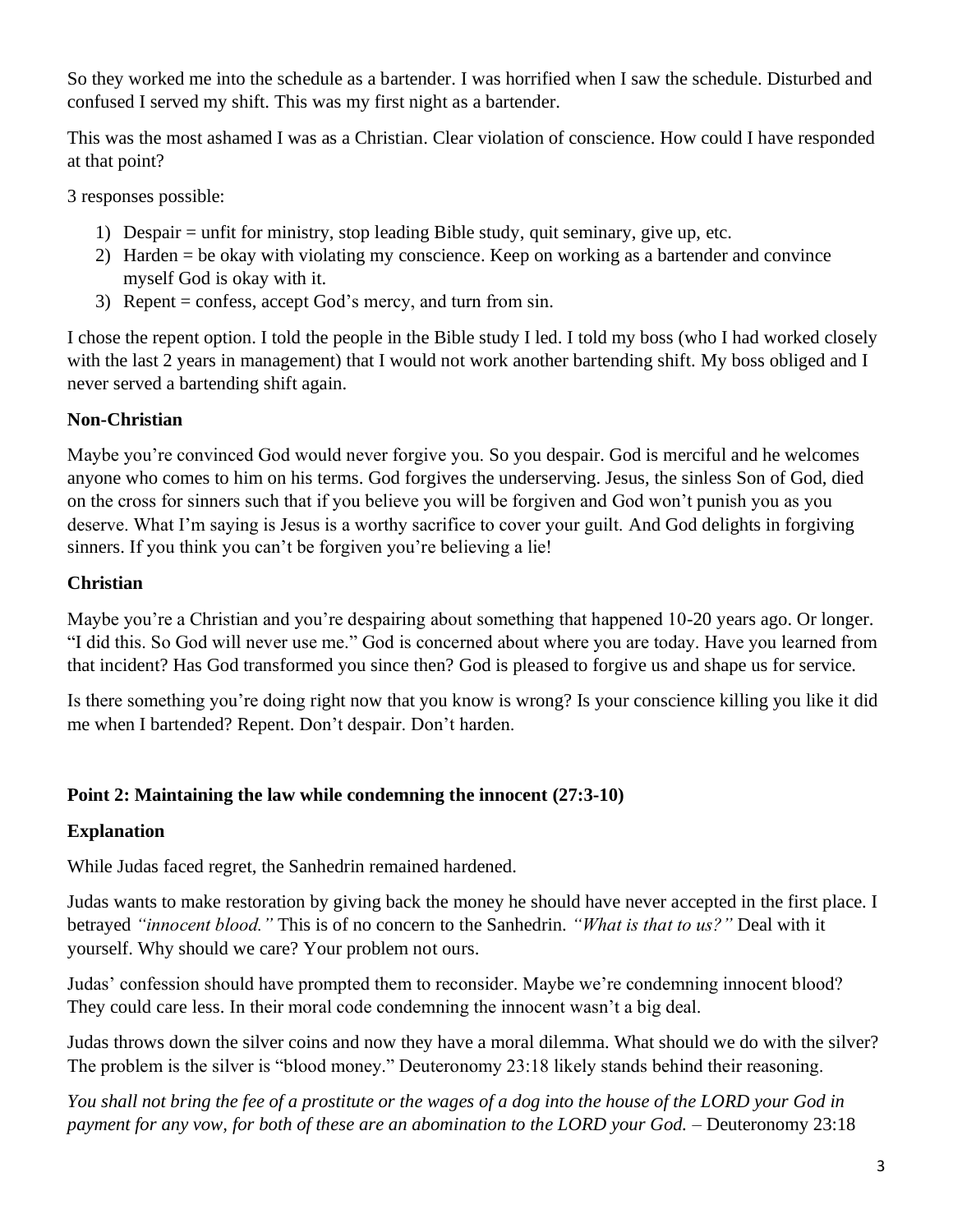Meaning money acquired sinfully can't be used for temple purposes. If we can't spend it on the temple what should we do with it? Let's use the silver to buy a burial lot for strangers = foreigners. Unclean money used to purchase a place for the graves of unclean people = the Gentiles.

Did you catch the irony? The Sanhedrin's conscience isn't troubled by a deceitful trial where the innocent is condemned (they were looking for whatever false charges would stick – 26:59). But they are troubled about using the money for temple purposes. Neglecting the weightier matters of the law (justice), the heart of the law, while strictly adhering to lesser points of the law.

*"Woe to you, scribes and Pharisees, hypocrites! For you tithe mint and dill and cumin, and have neglected the weightier matters of the law: justice and mercy and faithfulness. These you ought to have done, without neglecting the others."* – Matt 23:23

Justice unimportant. Temple purity. Absolutely critical.

# **Application**

Have you ever encountered this person? Tithes to the penny. Won't use a scratch ticket. Won't play cards when the pot is \$1. Reads the Bible every morning. But no problem lying on a resume or cheating on taxes or stealing from the company or failing to pay back a loan. No problem slandering other Christians or gossiping or lying. No problem laying into a brother for a speck while having a log in their own eye. No problem harboring bitterness against a brother. No mercy when others stumble. Okay with shameful sin but very meticulous about minors or manmade rules.

How does this happen? Blind spots. Not emphasizing weightier matters. Focusing on externals not the heart. Focusing on manmade rules not love for God.

Is this you? Do you major on minors while neglecting weightier matters? Are you okay with flagrant sin? If so, repent by pursuing justice, mercy, and faithfulness. Get help in this local church.

The Sanhedrin should have been troubled by condemning innocent blood. Is there something you should be troubled by?

## **Point 3: The innocent condemned, the wicked released (27:11-23)**

## **Before Pilate**

When questioned by Pilate Jesus says, *"You have said so."* Indirect answer. You've said it with your mouth. When questioned by the Sanhedrin, Jesus is totally silent. No answers in keeping with the suffering servant of Isaiah 53:7.

Jesus isn't here to defend himself and escape the cross. Jesus is here to submit to the Father's will and finish the work given to him = securing our eternal redemption. Securing the mercy we don't deserve. Taking the punishment we deserve.

A man who won't defend himself and seek pardon puzzles Pilate. Something's off here. Who wouldn't seek pardon?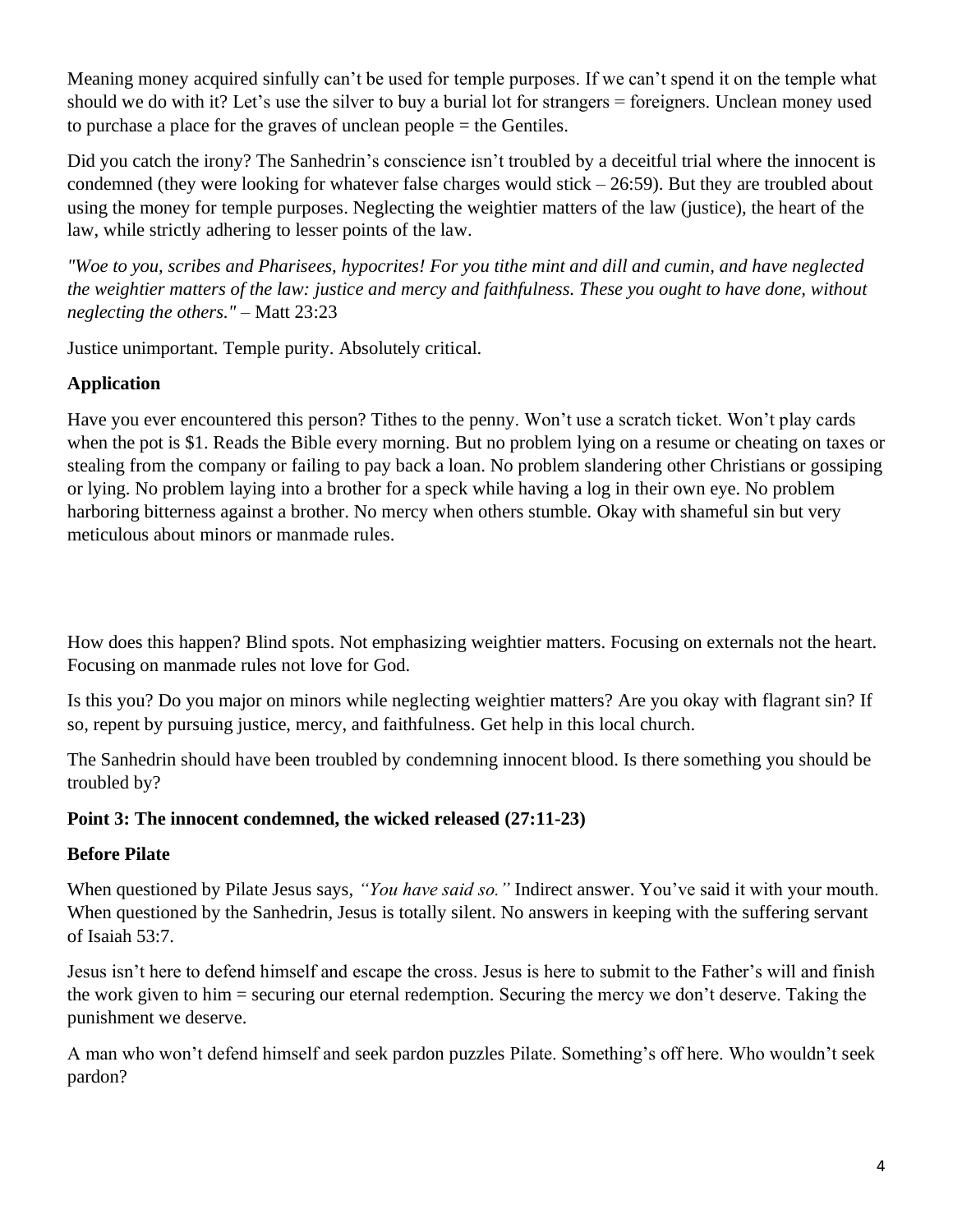## **Before the crowd**

The scene shifts to Jesus before the crowd. As a Roman official, Pilate had authority to release a prisoner. Based on custom there were two options: Jesus or Barabbas. In the other gospels Barabbas is described as a robber, murderer, rebel, and insurrectionist (Mark 15:7; Luke 23:18-19; John 18:40). He was a known criminal, but a criminal who stood up to Roman authority. This explains why the crowd would want to release Barabbas. They hated Roman authority. Barabbas stood up to Rome. Jesus didn't.

Pilate had reservations about condemning Jesus. First, he knew the motivations of the Sanhedrin (envy). Second, his wife had a troubling dream where it was revealed Jesus was a righteous man. We should take this as a supernatural dream from God. God was confirming Jesus' innocence. Pilate was faced with a decision. The crowds are getting louder. *"Let him be crucified"* (27:22)! Pilate goes with the crowd over conscience.

### **Application**

Matthew highlights the injustice of the proceedings. A notorious sinner released instead of the innocent. Even Pilate found Jesus unworthy of death. The Jewish leadership and crowd wanted a murderer released and the innocent punished. Injustice.

### **Point 4: The innocent opposed because of envy (27:18)**

### **Explanation**

Matthew says Pilate recognized the Sanhedrin's envy of Jesus (27:18).

Why were they envious of Jesus? The crowds were rallying around Jesus not them. Think Palm Sunday when Jesus came into town on a donkey with crowds in front and in back of him praising him. The Sanhedrin wanted to be noticed and honored (Matt 23:5-7). Jesus was getting in the way of the attention they desired. They wanted to be celebrated and along comes this Jesus and the people are celebrating his arrival. Will the people reject our traditions in favor of this Jesus fellow? They wanted Jesus executed because he stood in the way of the attention they coveted. Opposing the innocent because they're taking the attention I want.

## **Application**

How might we do this? We see someone serving in the local church and appreciation is expressed to them (fellowship committee, deacon, etc.). We think, "I wish people would appreciate me like that" = envy. So we seek to hinder the appreciation they receive. Maybe gossip or trying to block their ministry. I'll stop this person from teaching or being a deacon.

This is all hypothetical. Don't have a particular incident in mind here. Just meditating on how it might play out in a local church.

We should ask ourselves, Am I opposing this brother or sister because of envy? The desire to be noticed is the problem! And it leads to sin. Sanhedrin spirituality neglected the heart.